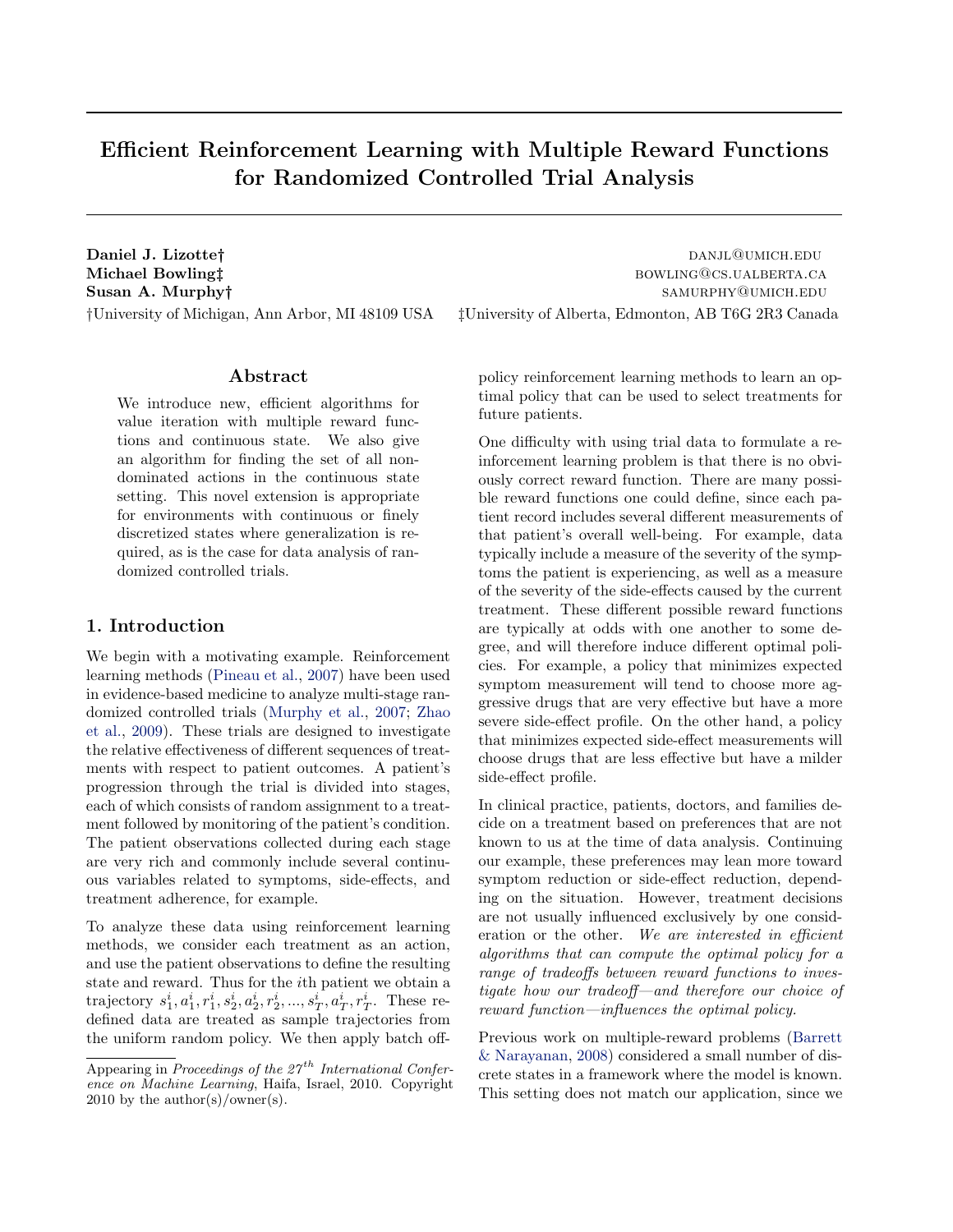<span id="page-1-0"></span>have real-valued patient observations and a finite data set. In this work, we introduce a new algorithm that is asymptotically more time- and space-efficient than the Barrett & Narayanan approach, and we describe how it can be directly applied to batch data. We then show how our algorithm can be extended to the continuous-state setting using linear function approximation, a case where the previous approach is not applicable, and we give an algorithm for finding the set of all non-dominated actions in the continuous-state setting. Throughout this paper we will focus on the case of two reward functions, parameterizing the tradeoff with a scalar  $\delta \in [0,1]$ . While this is sufficient to model our symptoms-versus-side-effects example, we conclude by discussing how our approach can be generalized to more than two reward functions.

### 2. Background

We consider sets of MDPs that all have the same state space, action space, and state transition function, but whose expected reward functions are parameterized by a scalar  $\delta \in [0, 1]$ . The parameter  $\delta$  determines the expected reward function  $r$  as follows:

$$
r(s, a, \delta) \triangleq (1 - \delta) \cdot r^{(0)}(s, a) + \delta \cdot r^{(1)}(s, a). \tag{1}
$$

Each fixed  $\delta$  identifies a single MDP. This parameterized expected reward function induces a corresponding parameterized optimal<sup>1</sup> state-action value function in the usual way via the Bellman equation:

$$
Q(s, a, \delta) = r(s, a, \delta) + E_{s'|s, a}[\max_{a} Q(s', a, \delta)].
$$
 (2)

We will also refer to the optimal state value function  $V(s,\delta) = \max_a Q(s,a,\delta).$ 

For each patient, we take an action at each timepoint  $t = 1, 2, ..., T$ , after which they are no longer under our care. Because we are in this finite-horizon setting, we consider a separate  $r_t$ ,  $Q_t$ , and  $V_t$  function for each time-point [\(Bertsekas & Tsitsiklis,](#page-7-0) [1996\)](#page-7-0), and we have  $Q_T(s, a, \delta) \equiv r_T(s, a, \delta)$ . In this framework, "value iteration" algorithms proceed by first determining the value function for time  $T$ , and then receding to the beginning of time using the recurrence  $Q_t(s, a, \delta)$  =  $r_t(s, a, \delta) + E_{s'|s,a}[V_{t+1}(s', \delta)].$ 

# 3. Value Functions for All Tradeoffs: Discrete State Space

In the discrete state-space setting, the optimal stateaction value function  $V_t(s, \delta)$  is piecewise linear in the

tradeoff parameter δ. We use a piecewise linear spline to exactly represent  $V_t(s, \delta)$  for each state and timepoint, which allows us to exactly compute value backups for all  $\delta$  more efficiently than the point-based representations of Barrett and Narayanan [\(2008\)](#page-7-0). Our representation also allows identification of the set of dominated actions, i.e. the actions that are not optimal for any  $(s, \delta)$  pair.

Value backups require two operations: maximization over actions, and expectation over future states. Although we are interested in settings with continuous states and linear value function approximators, the tools and concepts we need to achieve this are applicable and more easily presented in the discrete state setting. We begin by considering discrete states, and generalize our approach in Section [4.](#page-4-0)

#### 3.1. Maximization

First, we describe how to take a function  $Q_T(s, a, \cdot)$ and produce an explicit spline-representation of  $V_T(s, \cdot)$  by maximizing over a. In Section [3.3,](#page-3-0) we show how this can be accomplished at earlier timepoints  $t < T$  using a divide-and-conquer approach.



Figure 1. Computing V from  $Q$  for all  $\delta$  by convex hull.

The Q-function  $Q_T(s, a, \delta)$  for the last timepoint is equal to the terminal expected reward function  $r<sub>T</sub>$ , which is linear in  $\delta$  for each action as defined in (1). To represent  $Q_T(s, a, \delta)$ , we maintain a list of linear functions, one for each action. Figure  $1(a)$  shows an example Q-function for a fixed state at time  $T$ . There are four actions, three of which are optimal for some δ and one which is not optimal for any δ. Each of these linear functions can be represented by a list of tradeoffs (i.e.  $[0,1]$ ) together with a list of their corresponding values (i.e.  $[r(s, a, 0), r(s, a, 1)]$ ) at the tradeoff points. Each can also be represented by a point  $(r(s, a, 0), r(s, a, 1))$  in the plane, as shown in Figure 1(b). These two equivalent representations offer an important conceptual and computational insight that is well-established in the multi-criterion op-

<sup>&</sup>lt;sup>1</sup>Throughout this work, all Q- and V-functions are either optimal or estimates of optimal. We omit the usual superscript throughout, and mark estimates with a hat $\hat{ }$ .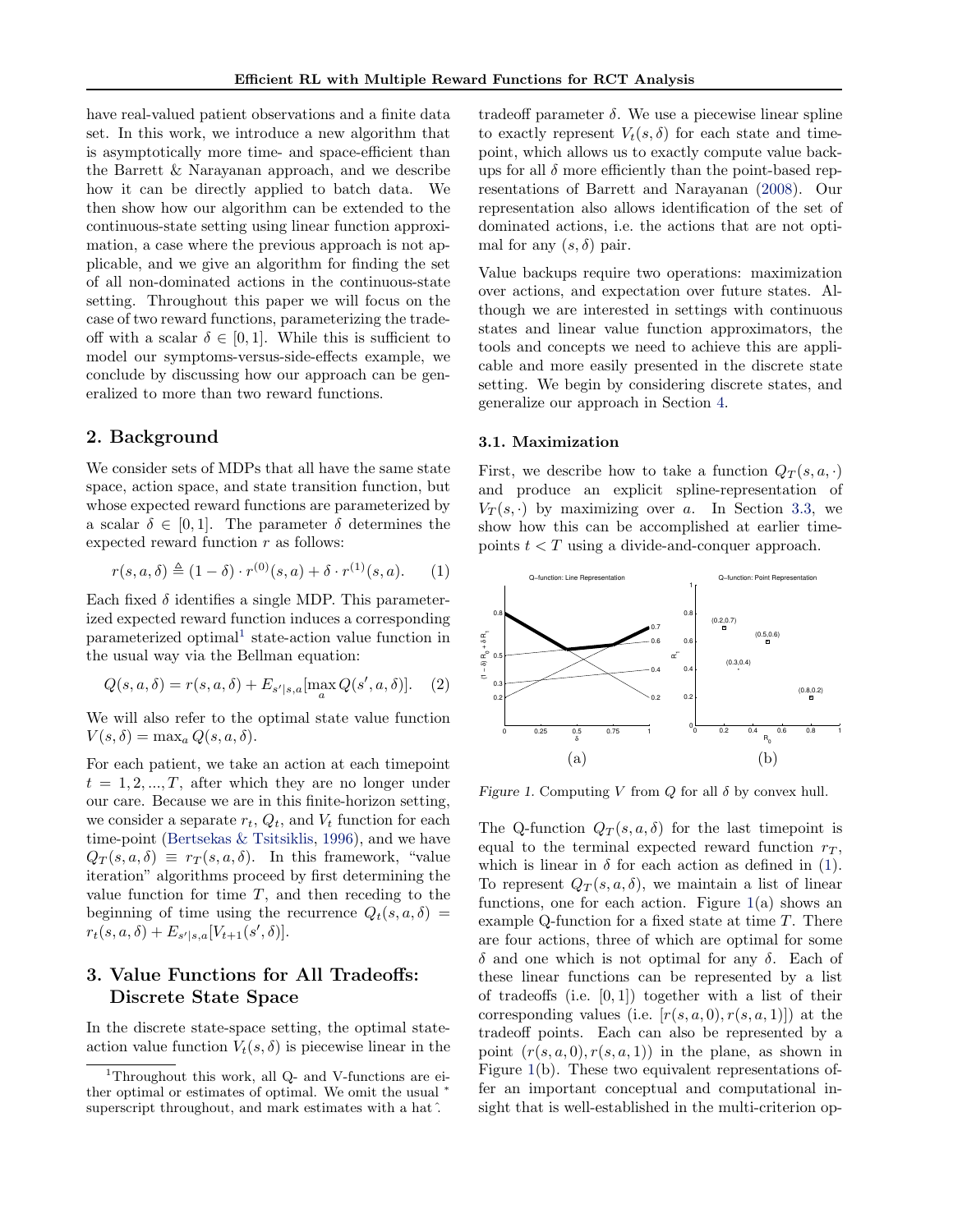<span id="page-2-0"></span>timization literature [\(Ehrgott,](#page-7-0) [2005\)](#page-7-0): The set of actions that are optimal for some  $\delta \in [0,1]$  are exactly those actions whose line-representations lie on the upper convex envelope of the Q-functions, and equivalently, whose point-representations lie on the upperright convex hull of the set of Q-pairs. In general, we can recover the actions that are optimal on  $\delta \in [\delta_1, \delta_2]$ by finding the upper-right convex hull of the points  $\{(r(s, a_i, \delta_1), r(s, a_i, \delta_2)) : i \in \{1...|A|\}\}\.$  This equivalence is important because the time complexity of the convex hull operation on  $n$  points in two dimensions is  $O(n \log n)$  – as fast as sorting.

We make use of this equivalence to construct our spline-representation of  $V_T(s, \cdot)$ . Commonly-used convex hull routines produce output that is ordered, so that it is easy to recover the list of actions that are optimal for some  $\delta$ , along with the values of  $\delta$  where the optimal action changes. These values are the "knots" in our spline-representation. We denote the list of knots of a piecewise linear function  $f(\cdot)$  by  $\Delta(f(\cdot))$ . The output of a convex hull algorithm is an ordered list of points of the form  $(r(s, a, 0), r(s, a, 1))$ , which in this case is  $[(0.8, 0.2), (0.5, 0.6), (0.2, 0.7)]$ . We know from the order of this list that the second knot in  $V_T(s, \cdot)$  (after  $\delta = 0$ ) occurs where the lines represented by  $(0.8, 0.2)$  and  $(0.5, 0.6)$  intersect. Thus we can compute that the line represented by  $(0.8, 0.2)$ is maximal from  $\delta = 0$  to  $\delta = 0.428$ .. where it intersects the line represented by  $(0.5, 0.6)$ . The intersection point  $\delta_{\times}$  of two lines on the interval  $[\delta_1, \delta_2]$ with end-point function values  $[y_1, y_2]$  and  $[z_1, z_2]$  is  $\delta_{\times} = \delta_1 + (\delta_2 - \delta_1) \cdot (y_1 - z_1)/(y_1 - y_2 + z_2 - z_1).$ 

After finding the knots, we represent the piecewise linear value function in Figure  $1(a)$  $1(a)$  by the knot-list  $\Delta(V_T(s, \cdot)) = [0.00, 0.428, 0.75, 1.00]$  and value-list [0.80.., 0.54.., 0.58.., 0.70..], rather than by the list of points. This allows us to more efficiently evaluate  $V(s,\delta) = \max_a Q(s,a,\delta)$ : To evaluate  $V(s,\delta)$ , we use binary search to find the largest knot less than  $\delta$ . This tells us which line is maximal for this  $\delta$ . We then evaluate only the maximal line at  $\delta$ , so that evaluating  $V(s, \cdot)$  takes  $O(\log |\Delta(V(s, \cdot))|)$  time, i.e. the time for the cost of the search, rather than the  $O(|\Delta(V(s, \cdot))|)$ time it would take to maximize over all lines at  $\delta$ .

### 3.2. Expectation

We now demonstrate how to efficiently compute a spline-representation of  $Q_{T-1}(s, a, \delta) = r_{T-1}(s, a, \delta) +$  $E_{s'|s,a}[V_T(s',\delta)]$  using the spline-representation of  $V_T$ . To do so, we must evaluate expectations of  $V_T$  over sets of possible future states.

Consider a two-state example where we take the expec-



Figure 2. Computing expectations using unions of splinerepresentations. Graphs (a) and (b) show value functions in terms of  $\delta$  at two different states. Graph (c) shows the expected value function if the two states are each reached with probability 0.5.

tation  $E_{s'|s,a}[V_T(s',\delta)]$ . Suppose there are two reachable states  $s'_1$  and  $s'_2$ , and that the probability of arriving in state  $s_i'$  is given by  $\theta_i$ . Since each  $V_T(s_i', \delta)$  is linear over the intervals between its own knots, these two functions are simultaneously linear over the intervals between  $\Delta(V_T(s'_1, \cdot)) \cup \Delta(V_T(s'_2, \cdot)),$  and their average is linear over the same intervals. Therefore this expectation is itself a piecewise linear function of δ with knot-list  $\Delta(V_T(s'_1, \cdot)) \cup \Delta(V_T(s'_2, \cdot)),$  and we can compute its spline-representation by constructing the value-list for  $E_{s'|s,a}[V_T(s',\delta)]$ . The new value-list is

$$
\left[\sum_{i} \theta_{i} V_{T}(s'_{i}, \delta) : \delta \in \Delta(V_{T}(s'_{1}, \cdot)) \cup \Delta(V_{T}(s'_{2}, \cdot))\right].
$$
\n(3)

Let  $d_i = |\Delta(V_T(s'_i, \cdot))|$ . This construction uses  $O(d_1 +$  $d_2$ ) space and requires  $O(d_1 + d_2)$  evaluations of  $V_T$ .

We contrast this with the approach of Barrett and Narayanan [\(2008\)](#page-7-0). The expectation can also be computed using the point-based representation in Fig-ure [1\(](#page-1-0)b): Let  $\Psi_i$  be the set of points in the pointbased representation of  $V(s'_i, \cdot)$ . One can compute an expected value function by constructing a set of points

$$
\begin{aligned} \{(\theta_1 a_1, \theta_1 b_1) + (\theta_2 a_2, \theta_2 b_2) \} \\ \text{s.t. } (a_1, b_1) \in \Psi_1, (a_2, b_2) \in \Psi_2 \end{aligned} \tag{4}
$$

and then taking the upper-right portion of the convex hull of this set. Recovering the knot-list and value-list will result in exactly the same function as the method described above. Barrett and Narayanan [\(2008\)](#page-7-0) advocate this procedure and prove its correctness; however, they note that the set given in (4) has  $|\Psi_1||\Psi_2|$ points that must be constructed and fed into the convex hull algorithm. Since  $d_i = |\Psi_i| + 1$ , computing the expectation in this way will take  $O(d_1 d_2)$  space and  $O(d_1d_2 \log d_1d_2)$  time, which is much less efficient than our  $O(d_1 + d_2)$  spline-representation based approach.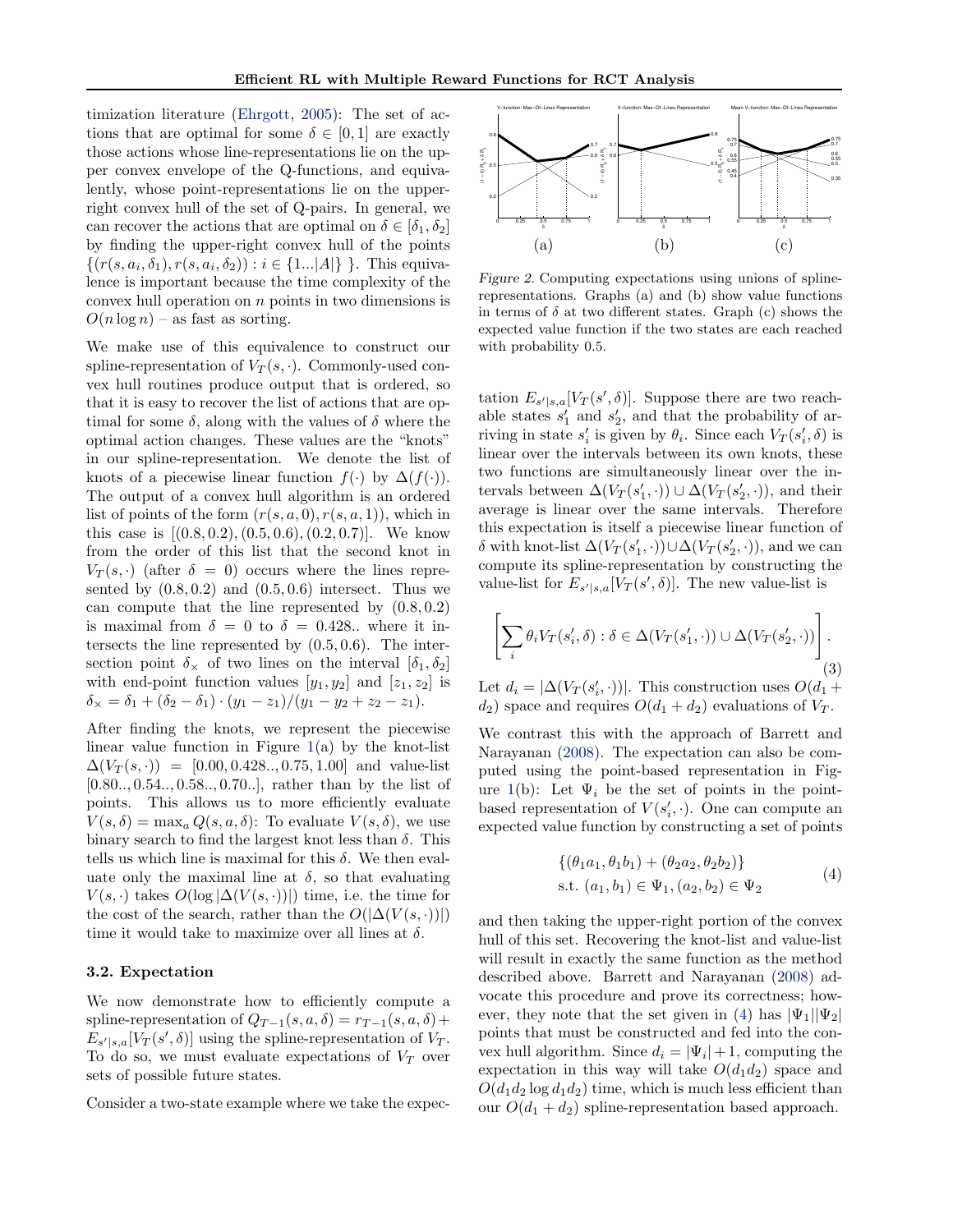#### <span id="page-3-0"></span>3.3. Value Backups for  $t < T - 1$

The maximization procedure in Section [3.1](#page-1-0) relies on the linearity of  $Q_T(s, a, \cdot)$ . However, for  $t < T$ ,  $Q_t(s, a, \cdot)$  is non-linear in general. We now show how to compute  $V_t$  and  $Q_t$  from  $V_{t+1}$  by decomposing  $Q_t(s, a, \cdot)$  into linear pieces and applying the expectation and maximization operations to each piece. Recall

$$
Q_t(s, a, \delta) = r_t(s, a, \delta) + E_{s'|s, a}[V_{t+1}(s', \delta)].
$$
 (5)

For a fixed state s and action  $a$  at time  $T$ , we have shown by construction that  $E_{s'|s,a}[V_T(s',\cdot)]$  is convex and piecewise linear when we have discrete states. By definition,  $r_t(s, a, \delta)$  is linear in  $\delta$  for all  $s, a, t$ . Thus their positive-weighted sum, i.e.  $Q_{T-1}$ , is convex and piecewise linear in δ. It follows by induction that  $Q_t(s, a, \delta)$  is convex piecewise linear in  $\delta$  for all  $t \in 1, ..., T$ . To compute  $Q_t$  from  $V_{t+1}$ , we first identify the knots in  $E_{s'|s,a}[V_{t+1}(s',\delta)]$  and store them; this is done in the same way as for  $t + 1 = T$ . We then compute the sum of the expected future value plus the immediate expected reward evaluated at each of the stored knots. (The immediate expected reward is linear in  $\delta$  and so does not contribute additional knots.) To compute  $V_t(s, \cdot) = \max_j Q(s, a^j, \cdot)$ , we take the maximum over actions of these piecewise linear Q-functions using Algorithm 2. First, we decompose the problem of finding  $\max_j Q_t(s, a^j, \cdot)$  for  $\delta \in [0, 1]$ into sub-problems of finding  $\max_j Q_t(s, a^j, \cdot)$  over intervals of  $\delta$  where we know the  $\hat{Q}_t(s, a^j, \cdot)$  are simultaneously linear. The ends of these intervals are given by  $\bigcup_j \Delta(Q_t(s, a^j, \cdot))$ . Next, we apply the convex hull algorithm to each of these intervals to recover any additional knots in  $\max_i Q_t(s, a^j, \cdot)$ .

The full backup procedure is described in Algorithm 1. In the case where the state transition model of the MDP is not known, note that we can estimate  $P(s'|s, a)$  from data and the algorithm remains unchanged. Also, in practice, we can avoid running the convex hull algorithm over every interval by checking each interval's end points: If for some  $j$  we find that  $Q_t(s, a^j, \cdot)$  is maximal at both ends of an interval over which the  $Q_t(s, a^j, \cdot)$  are all linear, then  $\max_j Q_t(s, a^j, \cdot)$  has no knots inside the interval.

### **3.4.** Complexity of  $Q_t(s, a, \cdot)$  and  $V_t(s, \cdot)$

Suppose there are  $|S|$  states and  $|A|$  actions. For any fixed s and a, the final Q-function  $Q_T(s, a, \cdot)$  has 2 knots,  $\delta = 0$  and  $\delta = 1$ . Applying Algorithm 2 to these functions generates at most  $|A| - 1$  new internal knots, and therefore  $V_T(s, \cdot)$  has at most  $(|A| - 1) + 2$ knots. To compute  $Q_{T-1}(s, a, \cdot)$ , we take the expectation of  $V_T(s, \cdot)$  over future states. Since  $V(s, \cdot)$  might

Algorithm 1 Value Backup - Finite State Space

```
/* A \stackrel{\cup}{\leftarrow} B means A \leftarrow A \cup B */
\forall (s, \delta), V_{T+1}(s, \delta) \triangleq 0. \ \forall s, \ \Delta(V_{T+1}(s, \cdot)) \triangleq \{0, 1\}.for t = T downto 1 do
    for all s \in S do
       for all a \in A do
           \Delta(Q_t(s,a,\cdot)) \leftarrow \{\}for all s' \in S do
               \Delta(Q_t(s, a, \cdot)) \stackrel{\cup}{\leftarrow} \Delta(V_{t+1}(s', \cdot))end for
           for all \delta \in \Delta(Q(s, a, \cdot)) do
               Q_t(s, a, \delta) \leftarrow r(s, a, \delta)\sum) +_{s'} P(s' | s, a) \cdot V_{t+1}(s', \delta)end for
       end for
       Compute \Delta(V_t(s, \cdot)) by applying Algorithm 2
       to Q_t(s, a, \cdot), a \in Aend for
end for
```

| <b>Algorithm 2</b> Max of Convex Piecewise Linear Fns.                                                                                      |
|---------------------------------------------------------------------------------------------------------------------------------------------|
| $/* A \stackrel{\cup}{\leftarrow} B$ means $A \leftarrow A \cup B^*$                                                                        |
| input Convex piecewise linear functions                                                                                                     |
| $f_i(\cdot), i = 1k$ defined on $[\delta_0, \delta_1].$                                                                                     |
| $\Delta^{\text{all}} = \bigcup_{i=1}^{k} \Delta(f_i(\cdot))$<br>$\Delta^{\text{out}} = \Delta^{\text{all}}$                                 |
|                                                                                                                                             |
| for $i = 2$ to $ \Delta^{\text{all}} $ do                                                                                                   |
| if $\arg\max_j f_j(\Delta^{\text{all}}_{i-1}) \neq \arg\max_j f_j(\Delta^{\text{all}}_i)$ then                                              |
| $\Delta^{\text{out}} \stackrel{\cup}{\leftarrow} \Delta(\max_j f_j(\delta), \delta \in (\Delta^{\text{all}}_{i-i}, \Delta^{\text{all}}_i))$ |
| end if                                                                                                                                      |
| end for                                                                                                                                     |

have different internal knots for every s,  $Q_{T-1}(s, a, \cdot)$ may have as many as  $|S|(|A|-1)+2$  knots. However, for a fixed  $s$ , these knots will be the same for all  $a$ . Thus, computing  $V_{T-1}(s, \cdot)$  using Algorithm 2 adds at most  $|A| - 1$  new knots between each pair of existing knots, for a total of  $(|A| - 1|)(|S|(|A| - 1) + 1) + 2$ . In general,  $Q_t(s, a, \cdot)$  may have  $O(|S|^{T-t}|A|^{T-t})$  knots, and  $V_t(s, \cdot)$  may have  $O(|S|^{T-t}|A|^{(T-t)+1})$  knots.

To compute the expectation  $E_{s'|s,a}[V_{t+1}(s',\delta)]$  at time t, our approach requires  $O(|S|^{T-t}|A|^{(T-t)+1})$  for each state, for a total of  $O(|S|^{(T-t)+1} |A|^{(T-t)+1})$  time. In contrast, the Barrett & Narayanan approach requires  $O(|S|^{2 \cdot (T-t)+1}|A|^{2 \cdot (T-t)+1} \log |S|^{2 \cdot (T-t)+1}|A|^{2 \cdot (T-t)+1})$ for each of  $log_2 |S|$  pairs of piecewise linear functions.

#### 3.5. Identifying Non-Dominated Actions

We have shown how to exactly represent the V and Q functions for all s, a, and  $\delta$  at all time points when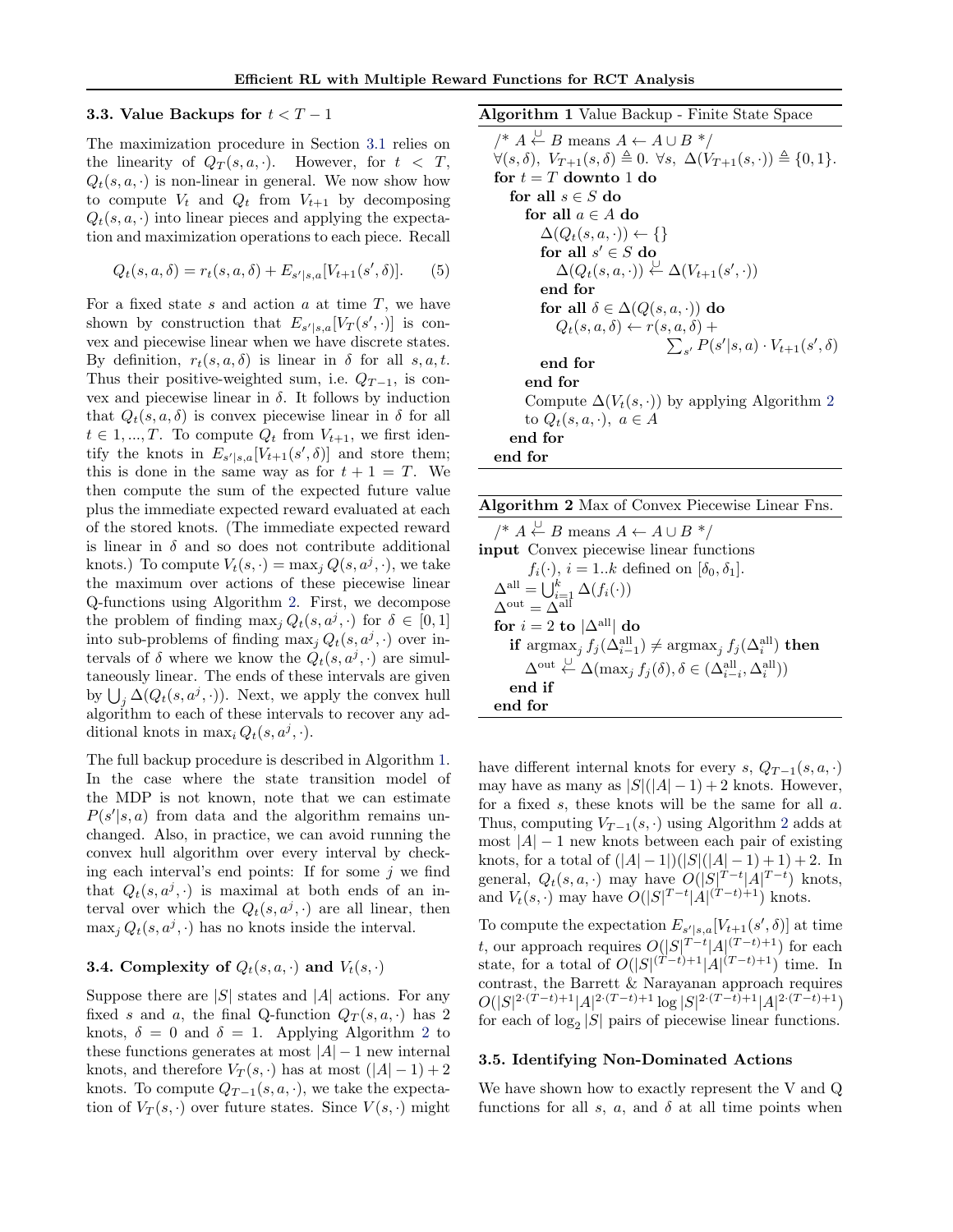<span id="page-4-0"></span>states are discrete, and we have shown how to identify all actions that are optimal for some  $\delta$  at a particular s. This representation allows us to identify which actions are non-dominated for any  $\delta$  by enumerating s.

# 4. Value Functions for All Tradeoffs: Linear Function Approximation

When analyzing multistage clinical trial data, assuming a small or finite state space is unreasonable. For example, patient observations will be many-valued if they come from a survey instrument that measures symptom severity, or real-valued if they come from a lab test that measures an enzyme level. Furthermore, we typically have a limited number of trajectories, and we therefore need to generalize across states in order to estimate state-action values without overfitting. Here, we demonstrate how our previously developed algorithms for value backups over all tradeoffs can be extended to the case where we have a continuous state variable and a value function estimated using linear value function approximation. We also show how to efficiently identify all non-dominated actions in this setting. Again, we begin by considering the value at time  $T$ , which has the simplest form, and later describe how to compute value functions at earlier timepoints.

Suppose that  $r_T(s, a, 0)$  and  $r_T(s, a, 1)$  are each linear functions of s. At time  $T$ , from  $(1)$ , we have

$$
Q_T(s, a, \delta) = (1 - \delta) \cdot (\beta_{00}^{aT} + \beta_{01}^{aT} s) + \delta \cdot (\beta_{10}^{aT} + \beta_{11}^{aT} s) \tag{6}
$$

where the coefficients  $\beta_{00}^{aT}$ ,  $\beta_{01}^{aT}$ ,  $\beta_{10}^{aT}$ ,  $\beta_{11}^{aT}$  define the state-action value function at time T. For each action,  $Q_T(\cdot, a, \cdot)$  is bilinear in s and  $\delta$ , and  $V_T(\cdot, \cdot)$  =  $\max_a Q_T(\cdot, a, \cdot)$  is piecewise bilinear in s and  $\delta$ .

Recall we have a set of  $N$  trajectories of the form  $s^i_1,a^i_1,r^{(0)i}_1,r^{(1)i}_1,s^i_2,a^i_2,r^{(0)i}_2,r^{(1)i}_2,...,s^i_T,a^i_T,r^{(0)i}_T$  $T^{(0)i}, r_T^{(1)i}$  $T^{1/2}$ . To estimate  $Q_T(s, a, 0)$  and  $Q_T(s, a, 1)$  using ordinary least-squares regression, we find the  $N_T^a$  trajectories in our dataset where  $a_T = a$ , and we construct a design matrix and target vectors

$$
X_T^a = \begin{bmatrix} 1 & s_T^1 \\ 1 & s_T^2 \\ \vdots & \vdots \\ 1 & s_T^{N_T^a} \end{bmatrix}, \ \mathbf{r}_T^{a,(j)} = \begin{bmatrix} r_T^{(j)1} \\ r_T^{(j)2} \\ \vdots \\ r_T^{(j)N_T^a} \end{bmatrix}
$$
 (7)

for  $j = 0$  and  $j = 1$ . We then estimate parameters

$$
[\hat{\beta}_{00}^{aT}, \hat{\beta}_{01}^{aT}]^{T} = (X_T^{aT} X_T^{a})^{-1} X_T^{aT} \mathbf{r}_T^{a,(0)} \tag{8}
$$

$$
[\hat{\beta}_{10}^{aT}, \hat{\beta}_{11}^{aT}]^{T} = (X_{T}^{aT} X_{T}^{a})^{-1} X_{T}^{aT} \mathbf{r}_{T}^{a,(1)}.
$$
 (9)

These estimated parameters are then substituted into definition (6), giving  $\hat{Q}_T(s, a, 0)$  and  $\hat{Q}_T(s, a, 1)$ . To construct any other estimate  $\hat{Q}_T(s, a, \delta)$ , we could construct a scalar reward using  $\mathbf{r}_{T}^{(0)}$  $_{T}^{\left( 0\right) },$   $\mathbf{r}_{T}^{\left( 1\right) }$  $T^{(1)}$ , and  $\delta$ , and solve

$$
[\hat{\beta}_{\delta 0}^{aT}, \hat{\beta}_{\delta 1}^{aT}]^{\mathsf{T}} = (X_T^{aT} X_T^{a})^{-1} X_T^{aT} ((1 - \delta) \mathbf{r}_T^{(0)} + \delta \mathbf{r}_T^{(1)})
$$
\n
$$
= (1 - \delta) [\hat{\beta}_{10}^{aT}, \hat{\beta}_{11}^{aT}]^{\mathsf{T}} + \delta [\hat{\beta}_{10}^{aT}, \hat{\beta}_{11}^{aT}]^{\mathsf{T}}.
$$
\n(11)

Thus we need to solve for the regression coefficients only at  $\delta = 0$  and  $\delta = 1$ , after which we can produce  $\hat{Q}_T(s, a, \delta)$  for any  $\delta$  by combining these coefficients. Therefore, for  $t = T$ , it is straightforward to exactly solve for the  $\hat{Q}_T$  we would estimate for every state s and every tradeoff  $\delta$  simultaneously.



Figure 3. Diagram of the regions in  $(s, \delta)$  space where different actions are optimal at time  $T$ . In this example, the state space is  $\{s \in [-6,6]\}.$ 

#### 4.1. Maximization

For any fixed value of s and any action  $a, \hat{Q}_T(s, a, \delta)$  is a linear function of  $\delta$ , and we can use the convex hull method to identify the actions that maximize value, as well as to recover the knots in the piecewise linear  $\hat{V}_T(s, \cdot)$ . Figure 3 is an illustration of the pieces of a hypothetical  $\hat{V}_T$  that is a maximization over 10 actions. Each number in the figure marks the region where that action is optimal at time T. For example, a vertical slice at  $s = -4$  of the value function has three linear pieces where actions 10, 1, and 7 are optimal.

Whereas in the discrete case we represent  $V_T(s, \cdot)$  separately for each nominal state s in the MDP, in the continuous case we represent  $\hat{V}_T(s, \cdot)$  for each *observed*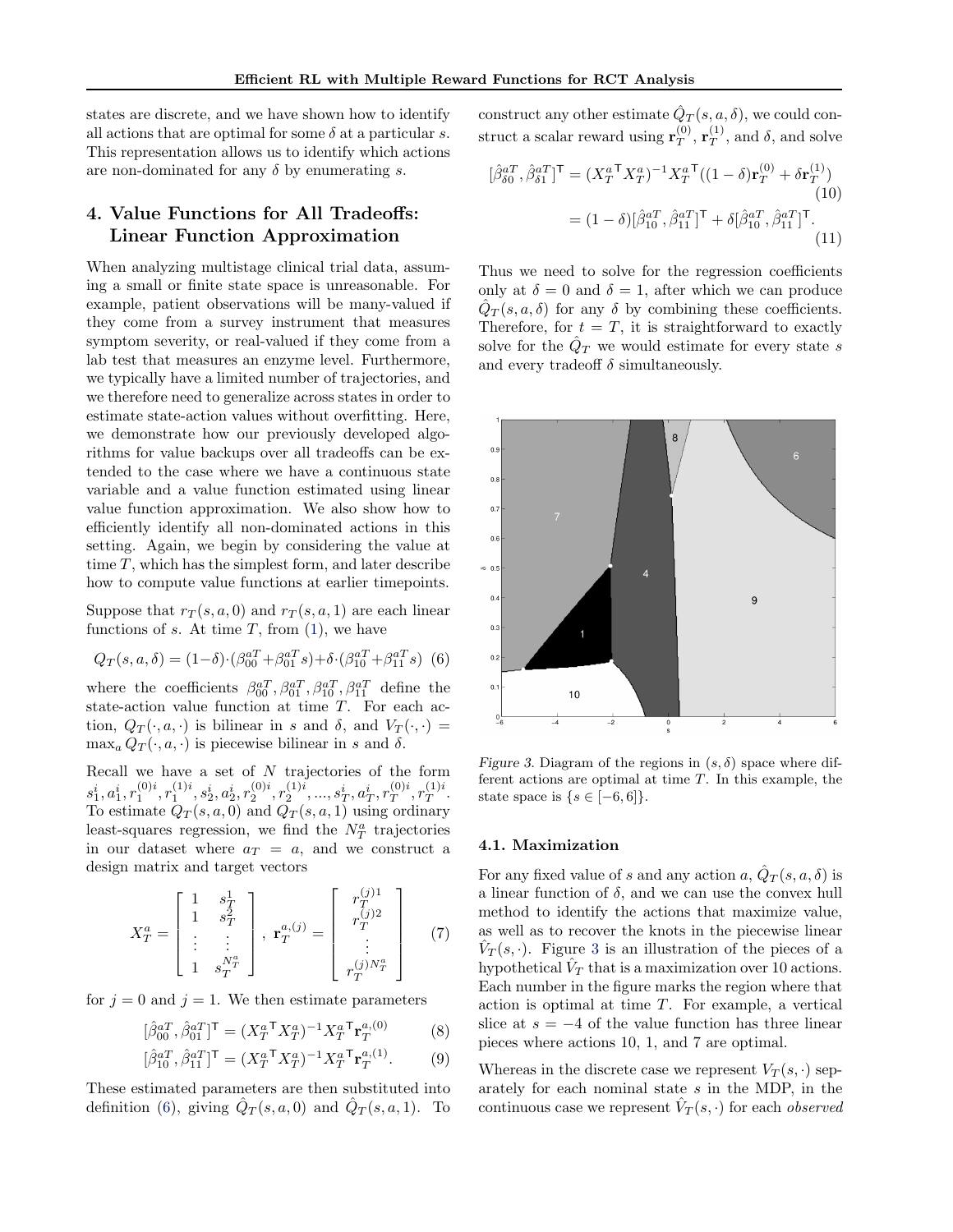<span id="page-5-0"></span>state  $s_T^1, ..., s_T^N$ , i.e. we represent a one-dimensional vertical slice of the value function for each of the  $s_T^i$ . For  $i \in 1, ..., N$ , we apply Algorithm [2](#page-3-0) to construct a spline-representation for  $\hat{V}_T(\vec{s_T},\cdot)$ .

### 4.2. Regression of Value on s

At stage  $T - 1$ , the parameters of our estimate  $\hat{Q}_{T-1}(s, a, \delta)$  are formed as follows:

$$
[\hat{\beta}_{\delta 0}^{a(T-1)}, \hat{\beta}_{\delta 1}^{a(T-1)}]^{\mathsf{T}} = (X_{T-1}^{a}{}^{\mathsf{T}} X_{T-1}^{a})^{-1} X_{T-1}^{a} {}^{\mathsf{T}} \mathbf{y}_{T-1}^{a,(\delta)} \tag{12}
$$

where

$$
\mathbf{y}_{t}^{a,(\delta)} = ((1 - \delta)\mathbf{r}_{t}^{a,(0)} + \delta \mathbf{r}_{t}^{a,(1)}) + \hat{\mathbf{v}}_{t+1}^{a}(\delta) \qquad (13)
$$

and

$$
\hat{\mathbf{v}}_t^a(\delta) = \begin{bmatrix} \hat{V}_t(s_t^1, \delta) \\ \hat{V}_t(s_t^2, \delta) \\ \vdots \\ \hat{V}_t(s_t^{N_{t-1}^a}, \delta) \end{bmatrix}
$$
(14)

for  $t \in \{1, ..., T\}$ . Here the  $s_T^i$  are taken from trajectories that match  $a_{T-1}^i = a$ . The components of the vector  $y_{(T-1)}^{a,(\delta)}$  are not linear in  $\delta$ , so for  $t < T$ , solving the regression only for  $\delta = 0$  and  $\delta = 1$  does not completely determine  $\hat{Q}_t(s, a, \cdot)$ . However, the components of  $y_{(T-1)}^{a,(\delta)}$  are each piecewise linear in  $\delta$ . We determine the intervals over which the components are simultaneously linear and then explicitly represent the state-value function at the endpoints of these intervals. This procedure is analogous to that of Section [3.2,](#page-2-0) but in the continuous case, expectation is replaced by regression. The output is a list of knots together with a list of parameter pairs  $(\beta_{\delta 0}^{a(T-1)})$  $\delta_0^{a(T-1)}, \beta_{\delta 1}^{a(T-1)}$ ), each given by  $(X_{(T-1)}^a \mathsf{T} X_{(T-1)}^{a(T-1)})^{-1} X_{(T-1)}^a \mathsf{T} \mathbf{y}_{(T-1)}^{a,(\delta)}$ .

# 4.3. Value Backups for  $t < T - 1$

Section 4.2 relies on the linearity of  $\hat{Q}_T(s, a, \cdot)$ . However, for  $t < T$ ,  $\hat{Q}_t(s, a, \cdot)$  is non-linear in general. We now demonstrate how to compute  $\hat{V}_t$  and  $\tilde{Q_t}$  from  $\hat{V}_{t+1}$ when  $t < T - 1$ . To compute  $\hat{Q}_t(s, a, \delta)$  from  $\hat{V}_{t+1}$ , we first identify the intervals of  $\delta$  where the components of  $\hat{\mathbf{y}}_t^{a,(\delta)}$  are simultaneously linear and store them; this is done in the same way as for  $t + 1 = T$ . We then compute the regression coefficients of  $y_t^{a,(\delta)}$  on  $X_t^a$  as in (12) for each  $\delta$  in the stored knots, resulting in a piecewise bilinear function  $\hat{Q}_t(s, a, \delta)$ . To then compute  $\hat{V}_t(s_t^i, \cdot) = \max_j \hat{Q}_t(s_t^i, a^j, \cdot)$  for each  $s_t^i$  in our dataset, we apply Algorithm [2](#page-3-0) for each  $s_t^i$ . This entire procedure is described in Algorithm 3.

Algorithm 3 Value Backup - Infinite State Space

$$
\overbrace{\forall(s,\delta), \hat{V}_{T+1}(s,\delta) \triangleq 0. \forall s, \Delta(\hat{V}_{T+1}(s,\cdot)) \triangleq \{0,1\}}^{\forall(s,\delta), \hat{V}_{T+1}(s,\delta) \triangleq 0. \forall s, \Delta(\hat{V}_{T+1}(s,\cdot)) \triangleq \{0,1\}.
$$
\nfor  $t = T$  down to 1 do\nfor all  $a \in A$  do\n
$$
\Delta_a^{\hat{Q}_t} \leftarrow \{\}
$$
\nfor all  $(s_t, a_t, s_{t+1}) \in \mathcal{D}$  s.t.  $a_t = a$  do\n
$$
\Delta_a^{\hat{Q}_t} \leftarrow \Delta_a^{\hat{Q}_t} \cup \Delta(\hat{V}_{t+1}(s_{t+1},\cdot))
$$
\nend for\nfor all  $\delta \in \Delta_a^{\hat{Q}_t}$  do\n
$$
\mathbf{y}_t^{a,(\delta)} = ((1-\delta)\mathbf{r}_t^{a,(0)} + \delta \mathbf{r}_t^{a,(1)}) + \hat{\mathbf{v}}_{t+1}^{a}(\delta)
$$
\n
$$
[\hat{\beta}_{\delta 0}^{at}, \hat{\beta}_{\delta 1}^{at}]^{\mathsf{T}} = (X_t^{a\mathsf{T}} X_t^{a})^{-1} X_t^{a\mathsf{T}} \mathbf{y}_t^{a,(\delta)}
$$
\nend for\nend for\nfor all  $s_t^i \in \mathcal{D}$  do\nCompute  $\Delta(\hat{V}_t(s_t^i, \cdot))$  by Algorithm 2 end for\nend for

# 4.4. Non-convexity of  $\hat{Q}_t(\cdot, a^j, \cdot)$

Note that for  $t < T$ , the resulting  $\hat{Q}_t(\cdot, a^j, \cdot)$  are not necessarily convex in  $\delta$ . In the discrete case, we know by construction that the  $Q_T(s, a, \cdot)$  are linear and that therefore  $V_T(s, \cdot)$  is convex and piecewise linear. It follows that each  $Q_{T-1}(s, a, \cdot)$  is also convex because each is a positive weighted sum of the convex  $V_T(s, \cdot)$ . In the regression case, the  $\hat{Q}_{T-1}(s, a, \cdot)$  are a weighted sum of the  $y_{T-1}^{a,(\delta)}$  which depend on  $\hat{V}_T(s_T^i, \cdot)$ :

$$
\hat{Q}_{T-1}(s, a, \cdot) = [1, s] \cdot (X_{T-1}^a \mathbf{I} X_{T-1}^a)^{-1} X_{T-1}^a \mathbf{I} \mathbf{y}_{T-1}^{a, (\delta)}
$$
\n(15)

$$
= \mathbf{w}(s)^{\mathsf{T}} \cdot \mathbf{y}_{T-1}^{a,(b)}.\tag{16}
$$

Here,  $\mathbf{w}(s)$  is a vector that depends on s and on the data, but does it not depend on  $\delta$ . Elements of  $w(s)$  can be negative. Therefore, although each element of  $y_{T-1}^{a,(\delta)}$  $T_{T-1}^{(0)}$  is convex and piecewise linear in  $\delta$ , the  $\hat{Q}_t(s, a, \cdot)$  may not be convex for  $t < T$ . This nonconvexity means that both the algorithm by Barrett & Narayanan [\(2008\)](#page-7-0), as well as important algorithms from the POMDP literature (e.g. Pineau et al. [2003\)](#page-7-0) that operate on convex piecewise linear value functions, are not directly applicable in our setting.

# 4.5. Complexity of  $\hat{Q}_t(s, a, \cdot)$  and  $\hat{V}_t(s, \cdot)$

Suppose there are  $N$  trajectories and  $|A|$  actions. The terminal estimated Q-function  $\hat{Q}_T(s, a, \cdot)$  has two knots, one at  $\delta = 0$  and one at  $\delta = 1$ . The terminal value function  $\hat{V}_T(s_T^i, \cdot)$  is constructed at N points by applying Algorithm [2](#page-3-0) to the  $\hat{Q}_T(s_T^i, a, \cdot)$ for each observed state  $s_T^1, s_T^2, ..., s_T^{N_T^a}$ . Each result-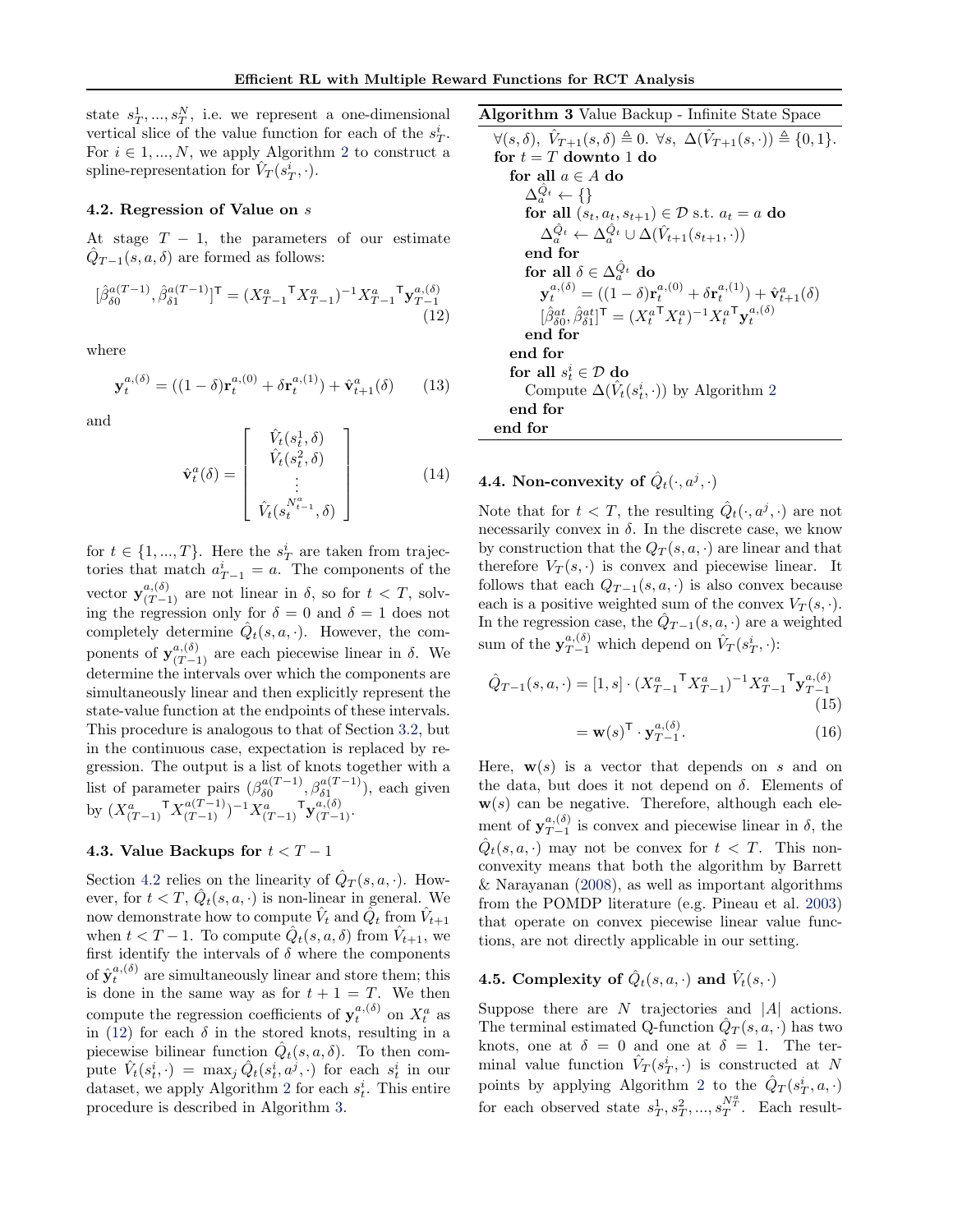<span id="page-6-0"></span>Table 1. Knot counts and timings for computing  $\hat{Q}(s, a, \cdot)$ . Results are over 1000 randomly generated datasets using  $N = 1290, |A| = 3, T = 3.$ 

|                                           |         | Min Med Max | Bound                                   |
|-------------------------------------------|---------|-------------|-----------------------------------------|
| Knots in $\hat{Q}_2$                      | 687 790 | 910         | 3870                                    |
| Knots in $\ddot{Q}_1$ <sup>+</sup>        |         |             | 2814 3160 3916 $\approx 1.5 \cdot 10^7$ |
| Time (s) for $\hat{Q}_2$   3.17 3.26 3.44 |         |             |                                         |
| Time (s) for $\hat{Q}_1$   5.46 5.73 6.55 |         |             |                                         |

ing  $\hat{V}_T(s_T^i, \cdot)$  has at most  $|A|-1$  new internal knots, and therefore at most  $(|A| - 1) + 2$  knots. To compute  $\hat{Q}_{T-1}(\cdot, a, \cdot)$ , we use regression with targets constructed from  $\hat{V}_T(s_T^i, \cdot)$ , where the observed states  $s_T^i$  come from tuples where  $a_{T-1}^i = a$ . There are  $N_{T-1}^a$  such observed states. Thus each  $\hat{Q}_{T-1}(\cdot, a, \cdot)$ has at most  $N_{T-1}^a(|A|-1)+2$  knots. The union of their knot-lists has  $\left(\sum_{a \in A} N_{T-1}^a(|A| - 1)\right) + 2 =$  $N(|A|-1)+2$  knots. Computing  $\hat{V}_{T-1}(s_{T-1}^i, \cdot)$  us-ing Algorithm [2](#page-3-0) adds at most  $|A| - 1$  new knots between each pair of knots in the union, for a total of  $(|A|-1|)(N(|A|-1)+1)+2$  knots. In general,  $\hat{Q}_t(s, a, \cdot)$ may have up to  $O(N^{T-t}|A|^{T-t})$  knots, and  $\hat{V}_t(s, \cdot)$ may have up to  $O(N^{T-t}|A|^{(T-t)+1})$  knots. To compute the expectation described in Section [4.2](#page-5-0) at time t, our approach requires  $O(N^{T-t}|A|^{(T-t)+1})$  for each trajectory, for a total of  $O(N^{(T-t)+1}|A|^{(T-t)+1})$  time.

To show that our approach is computationally practical, we construct an example that is representative of the clinical trial data we encounter. We use 1290 trajectories across three timepoints, and three actions per time point. This mimics a simplified version of STAR\*D, of one of the largest randomized trial datasets currently available [\(Rush et al.,](#page-7-0) [2004\)](#page-7-0). Table 1 shows the number of knots and the computation time to represent  $\hat{Q}(s, a, \cdot)$ . Experiments were run on 1000 simulated datasets using Matlab 2009a on an 8 processor 3.0 GHz Xeon machine. In our example, the actual number of knots needed to represent a single  $\hat{Q}_t(s, a, \cdot)$  was much lower than the worst case bound. Computation time was on the order of seconds and thus feasible for our purposes.

### 4.6. Identifying Non-Dominated Actions

We now show how to identify all of the non-dominated actions in the linear function approximation setting. In our Figure [3](#page-4-0) example, only actions 1, 4, 6, 7, 8, 9, and 10 are represented in the diagram because it happens that these are the only actions that are nondominated, i.e. that are estimated to be optimal for some  $(s, \delta)$  pair. Actions 2, 3, and 5 were not estimated to be optimal for any combination of s and  $\delta$ . We begin by considering sets of dominated and non-dominated actions at time T. (To save space we will not always write the  $T$  subscript.) To analytically identify these sets of actions, we analyze the boundaries between the bilinear regions where one action has higher value than another. These boundaries occur where  $Q_T(\cdot, a_1, \cdot)$  =  $Q_T(\cdot, a_2, \cdot)$  for various actions  $a_1$  and  $a_2$ , i.e. where

$$
(1 - \delta) \cdot (\beta_{00}^{a_1} + \beta_{01}^{a_1} s) + \delta \cdot (\beta_{10}^{a_1} + \beta_{11}^{a_1} s) =
$$
  

$$
(1 - \delta) \cdot (\beta_{00}^{a_2} + \beta_{01}^{a_2} s) + \delta \cdot (\beta_{10}^{a_2} + \beta_{11}^{a_2} s)
$$
 (17)

which describes the hyperbola

$$
\delta = \frac{(\beta_{00}^{a_2} + \beta_{01}^{a_2}s) - (\beta_{00}^{a_1} + \beta_{01}^{a_1}s)}{\left[ (\beta_{10}^{a_1} + \beta_{11}^{a_1}s) - (\beta_{01}^{a_0} + \beta_{01}^{a_1}s) + \beta_{11}^{a_1}s) - (\beta_{10}^{a_2} + \beta_{11}^{a_2}s) \right]}.
$$
(18)

Along these boundaries, "triple-points" occur at  $(s, \delta)$ points where three or more actions are simultaneously optimal. Consider three actions  $a_1, a_2, a_3$ . The triple points for these actions occur at s values given by

$$
as^2 + bs + c = 0 \tag{19}
$$

where

$$
\begin{array}{l} a = (\beta_{01}^{a_2} - \beta_{01}^{a_1})(\beta_{11}^{a_1} - \beta_{01}^{a_1} + \beta_{11}^{a_3} - \beta_{01}^{a_3}) - \\ (\beta_{01}^{a_3} - \beta_{01}^{a_1})(\beta_{11}^{a_1} - \beta_{01}^{a_1} + \beta_{11}^{a_2} - \beta_{01}^{a_3}) \\ b = (\beta_{01}^{a_2} - \beta_{01}^{a_1})(\beta_{10}^{a_1} - \beta_{00}^{a_1} + \beta_{10}^{a_3} - \beta_{00}^{a_3}) - \\ (\beta_{01}^{a_3} - \beta_{01}^{a_1})(\beta_{10}^{a_1} - \beta_{00}^{a_1} + \beta_{10}^{a_2} - \beta_{00}^{a_3}) \\ c = (\beta_{00}^{a_2} - \beta_{00}^{a_1})(\beta_{10}^{a_1} - \beta_{00}^{a_1} + \beta_{10}^{a_3} - \beta_{00}^{a_3}) - \\ (\beta_{00}^{a_3} - \beta_{00}^{a_1})(\beta_{10}^{a_1} - \beta_{00}^{a_1} + \beta_{10}^{a_2} - \beta_{00}^{a_3}) \end{array}.
$$

After solving for  $(19)$  for s, we can substitute the result into (18) to recover the corresponding  $\delta$ . At the solution points, either all of  $a_1, a_2$  and  $a_3$  are optimal, or none of them are. Knowing the location of these triple-points is useful for determining if an action is dominated for all  $(s, \delta)$ , as we now demonstrate.

**Lemma 1.** If action a is optimal at time  $T$  for some point  $(s, \delta)$  but is not optimal for any  $(s, \delta)$  on the boundary of the domain, then a is optimal for some  $(s, \delta)$  that is a triple-point.

*Proof.* Suppose a is optimal for some  $(s, \delta)$  in the domain but is not optimal for any  $(s, \delta)$  on the boundary of the domain. Further suppose that  $a$  is not optimal at any triple-point. Then the region where  $\alpha$  is optimal must be completely enclosed by the region where a single other action  $a'$  is optimal. However, by Equation  $(18)$ , the boundary between the regions where a is superior to  $a'$  and vice-versa has infinite extent in both s and  $\delta$ , and therefore must intersect the boundary of the domain of  $(s, \delta)$ , since a is optimal for some  $(s, \delta)$ by assumption. Thus we have a contradiction. $\Box$